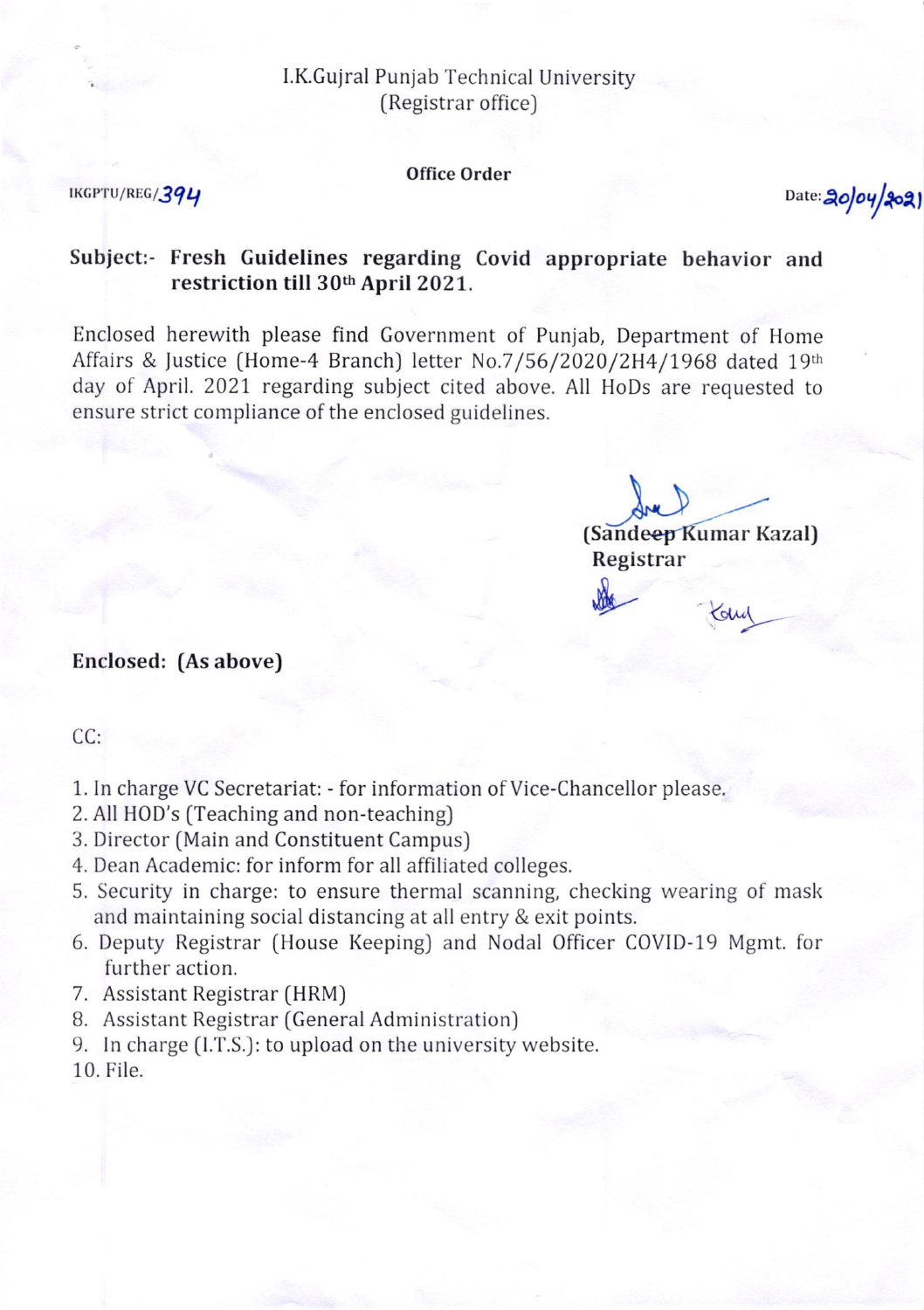#### Government of Punjab Department of Home Affairs & Justice (Home -4 Branch)

To

- $1<sub>1</sub>$ All the Divisional Commissioners and the Deputy Commissioners in the State
- $2.$ All the Zonal IGPs, Commissioners of Police. DIGs and SSPs in the State

No.7/56/2020/2H4/1968 Dated: Chandigarh, the 19<sup>th</sup> day of April 2021.

Sub: Fresh Guidelines regarding Covid appropriate behaviour and restrictions till 30<sup>th</sup> April 2021.

 $1.$ In continuation to this office letter No.7/56/2020/2H4/1825 dated the 8thApril 2021 in the subject matter.

 $\overline{2}$ . Considering Covid-19 situation in the state, following additional restrictions w.e.f. 8.00 pmon 20th April 2021 till 30<sup>th</sup> April 2021 be strictly and meticulously enforced throughout the State:-

- $(i)$ All bars, cinema halls, Gyms, spas, swimming pools, coaching centres. sports complexes to be closed.
- $(ii)$ All restaurants (including in hotels) to be closed, only takeaway/home delivery to be allowed.
- No gathering of people more than 20 to be allowed; including for  $(iii)$ weddings/cremations; every gathering of over 10 persons to be with prior approval of District administration except for cremations.
- Persons who have attended large gatherings anywhere (religious/  $(iv)$ political/social) to be mandatorily home quarantined for 5 days and tested as per protocol.
- Night curfew timing across the State shall be from 8 pm to 5 am, including  $(v)$ for weddings. However, all the essential activities including operations of industry as well as 'to and fro' movement of passengers travelling via air, trains, buses etc. shall remain exempted from curfew restrictions.
- $(vi)$ Number in public transport (buses, taxis autos) to be restricted to 50% of capacity.
- (vii) All Malls, markets, shops and restaurants (including in hotels) to be closed on Sunday other than for essential services. All weekly markets to be closed.
- (viii)In Government and Private offices Health/ frontline workers and employees over 45 years who have not got at least one vaccine dose in last 15 days or more, should be encouraged to take leave and stay home until then. Employees under 45 years to be allowed only on basis of negative RT-PCR not more than 5 days old or else should take leave and stay home.
- $(ix)$ Micro-containment zones in high positivity areas to be increased and strictly enforced. Special Monitors to be designated for enforcement.
- $(x)$ Recruitment exams (such as Patwari, etc) to be postponed.

 $0$ mm $\rightarrow$ 

Page 1 of 2

# **Scanned with CamScanner**